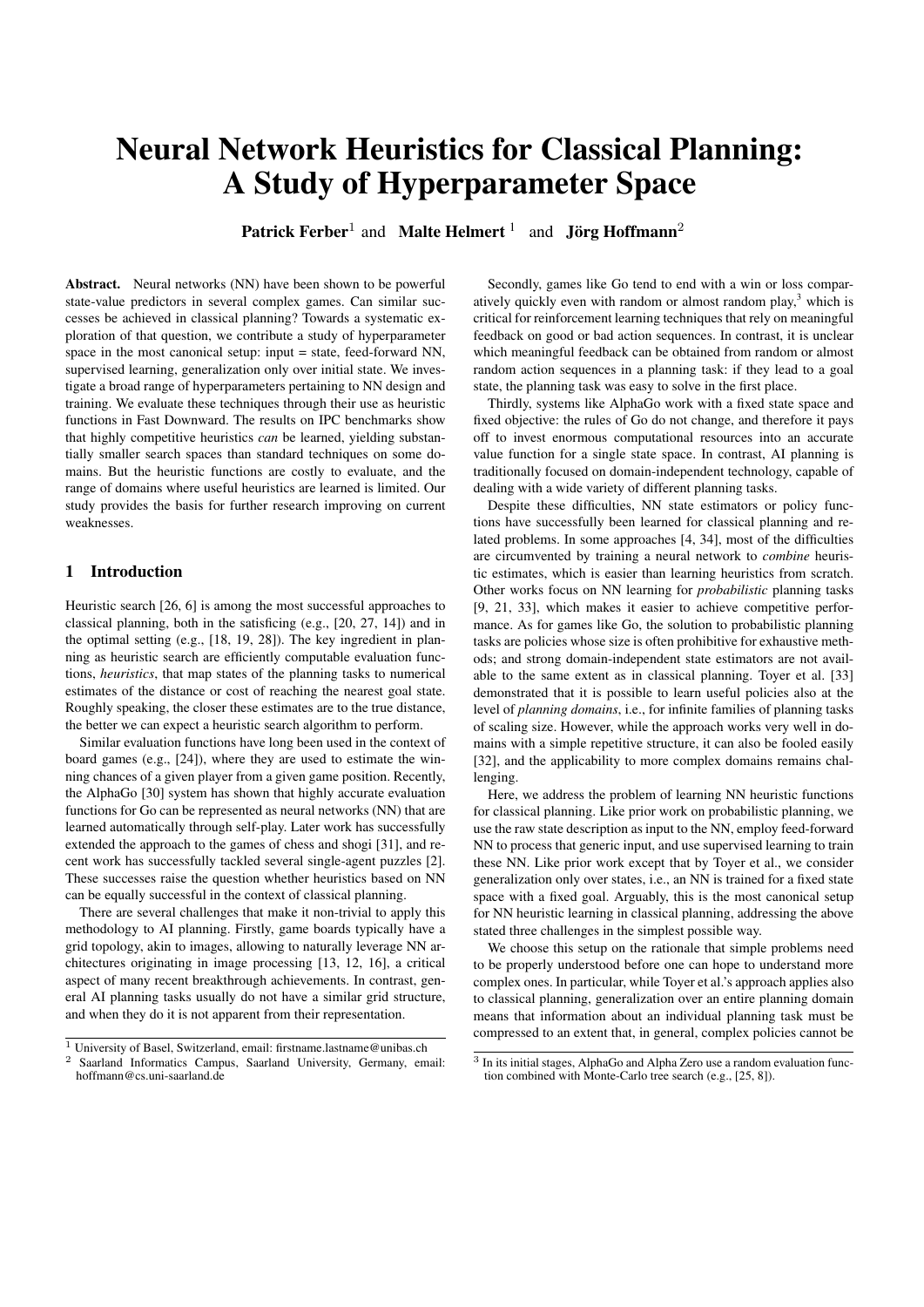represented. Our research strategy hence is to address the problem from the ground up, understanding step-by-step what NN heuristics can or cannot do in classical planning.

Furthermore, while simple, generalization over states can still pay off in practice, when the goal is fixed but exogenous behavior frequently affects the system state so that a new search for the same goal but on a different starting state needs to be launched. A common setting where this occurs is re-planning. Also, some applications are characterized by repetitive tasks under volatile conditions, like patrolling (which is volatile e.g. for autonomous aerial or underwater vehicles).

We contribute a comprehensive study of hyperparameter space in the canonical setup. We investigate a broad range of hyperparameters pertaining to NN design and training: classification vs. regression, number of hidden layers, activation functions, regularization, how to select training states, training data balancing, and pruning. We evaluate points in this parameter space through the performance of the resulting heuristic functions when used for search in Fast Downward [17]. We use IPC benchmarks where dead-ends don't exist and thus goal-distance estimation does not encompass dead-end detection (which is a qualitatively different problem).

Comparing performance to standard planning techniques, we find that NN heuristics are slower to evaluate than  $h<sup>FF</sup>$ , but tend to be more informative. In some domains, the advantage outweighs the overhead, resulting in better runtime and/or task coverage. A comparison to the state of the art exhibits similar behavior, and a straightforward combination with preferred operators from  $h^{\text{FF}}$  yields highly competitive performance.

The paper is organized as follows. After briefly outlining our planning framework in Section 2, we explain the fixed aspects of our setup in Section 3. We examine the impact of using regression vs. classification networks in Section 4, we evaluate NN architecture parameters in Section 5, and we examine parameters of NN training in Section 6. We then run a performance comparison of our best configuration against state-of-the-art planners in Section 7. We finally compare in Section 8 NN with a collection of simpler ML models, showing that neural networks are indeed necessary in our context to obtain accurate heuristic functions. Section 9 concludes the paper with an outlook on future work.

# 2 Planning Framework

We use the *FDR* planning framework [5]. A planning task is a tuple  $\Pi = \langle V, A, s_{\mathcal{I}}, \mathcal{G} \rangle$ . V is a set of *variables*, A is a set of *actions*, the *initial state*  $s_{\tau}$  is a complete variable assignment, and the *goal*  $\mathcal{G}$  is a partial variable assignment. Each *action* a ∈ A defines a *precondition*  $pre_a$  and an *effect*  $eff_a$ , both partial variable assignments, and a non-negative cost  $c_a \in \mathbb{R}_0^{\bar{+}}$ . An action a is applicable in a state s if  $pre_a$  is satisfied in s. Applying  $a$  in s leads to a state  $s'$  with the same variable assignment as in s except for those variable assignments defined in *eff* <sub>a</sub>. A *fact* is a variable value pair  $\langle v, d \rangle$  where  $v \in V$  and  $d \in \mathcal{D}_v$ .

A *plan* is a sequence of actions  $\pi = \langle a_1, \ldots, a_n \rangle$ , such that sequentially applying each action in  $\pi$  from  $s_{\mathcal{I}}$  leads to a state that satisfies  $\mathcal G$ . A plan is optimal if no other plan has smaller summed-up action costs.

# 3 Setup

Before we delve into the details regarding the hyperparameters concerning NN architectures and training, let us first clarify some things

that are fixed in our setup.

As stated, the major limitation in our learning setting is that we generalize only over states. We learn a heuristic function per planning task. Precisely, we consider only states reachable from the original initial state (in particular, keeping static predicates fixed). The generalization is to different initial states within the same reachable state space.

Our implementation is in Fast Downward (FD). Given a task Π, to generate training data for supervised learning, we perform random walks from the initial state  $s_{\mathcal{I}}$ , a simple generic method that is applicable in general. We fixed the walk length to 200 steps, making the probability of generating the same state twice negligible. For each state s sampled in this manner, we use a *teacher search* to solve s, within time/memory limits of 30 minutes/3.8 GB. If a plan  $\pi$  is found, we store the states along  $\pi$  along with their goal distance according to  $\pi$ . Different subsets of this data can be used for training, as we shall discuss below. We parallelize this process on a cluster of 200 Intel Xeon E5-2660 cores, with a combined time-out of 400 hours (around 2 hrs/core) to allow the generation of sufficient training data even on large instances.

Our goal-distance prediction NN receive as input a Boolean vector representing all non-static facts in the task. We use fully connected feed-forward NN, with different output layers interpreted as heuristic values (classification vs. regression as discussed below). The number of hidden layers is a parameter (i.e., a hyperparameter we will investigate). We scale the number of neurons in the hidden layers in equal size steps from input layer size to output layer size. Note that, thus, the number of tuneable parameters (weights) in the NN grows with the number of facts, thus adapting the NN's learning capacity to task size.

We perform 10-fold cross-validation, i.e., we split the data into 10 folds and we train 10 different NN. Each NN uses 9 folds as training data and the remaining 1 fold as validation data (test instances are generated separately, see below). We use the *adam* optimizer [22] on the *mean squared error (MSE)* with a batch size of 100. We do so for up to 24 hours, up to 1000 epochs, or until the loss on the validation data does not improve anymore. The training is implemented in Python2 using the Keras framework [11] with Tensorflow [1] as back-end. The training for each NN is run on 4 CPU cores, with a 12 GB memory limit for the training data.

Regarding benchmarks, we use unit costs only, which simplifies the use of classification to encode heuristic values. More importantly, as already stated, we restrict ourselves to domains without deadends. We initially selected 10 IPC domains, namely Blocksworld, Depots, Grid, NPuzzle, Pipesworld-NoTankage, Rovers, Scanalyzer, Storage, Transport, and VisitAll. In three of these domains, no useful heuristic functions were learned, i.e., only few test instances were solved. These domains are not suited for hyperparameter evaluation as search performance there is almost uniformly bad. We will therefore include these domains only in our discussion of competitive performance (Section 7), identifying the main reasons for lack of performance; everywhere else, we focus on the 7 domains were interesting results were obtained. These are Blocksworld, Depots, Grid, Pipesworld-NoTankage, Scanalyzer, Storage, and Transport. From these domains, we consider the subset of IPC instances that are solved by our teacher search in  $> 1$  second and  $< 900$  seconds, filtering out tasks that are too easy to be interesting or too hard to generate training data. We end up with 60 tasks as the benchmark collection for our experiments.

For all evaluation purposes, we use search performance on a set of test instances generated from these benchmark tasks. Namely, on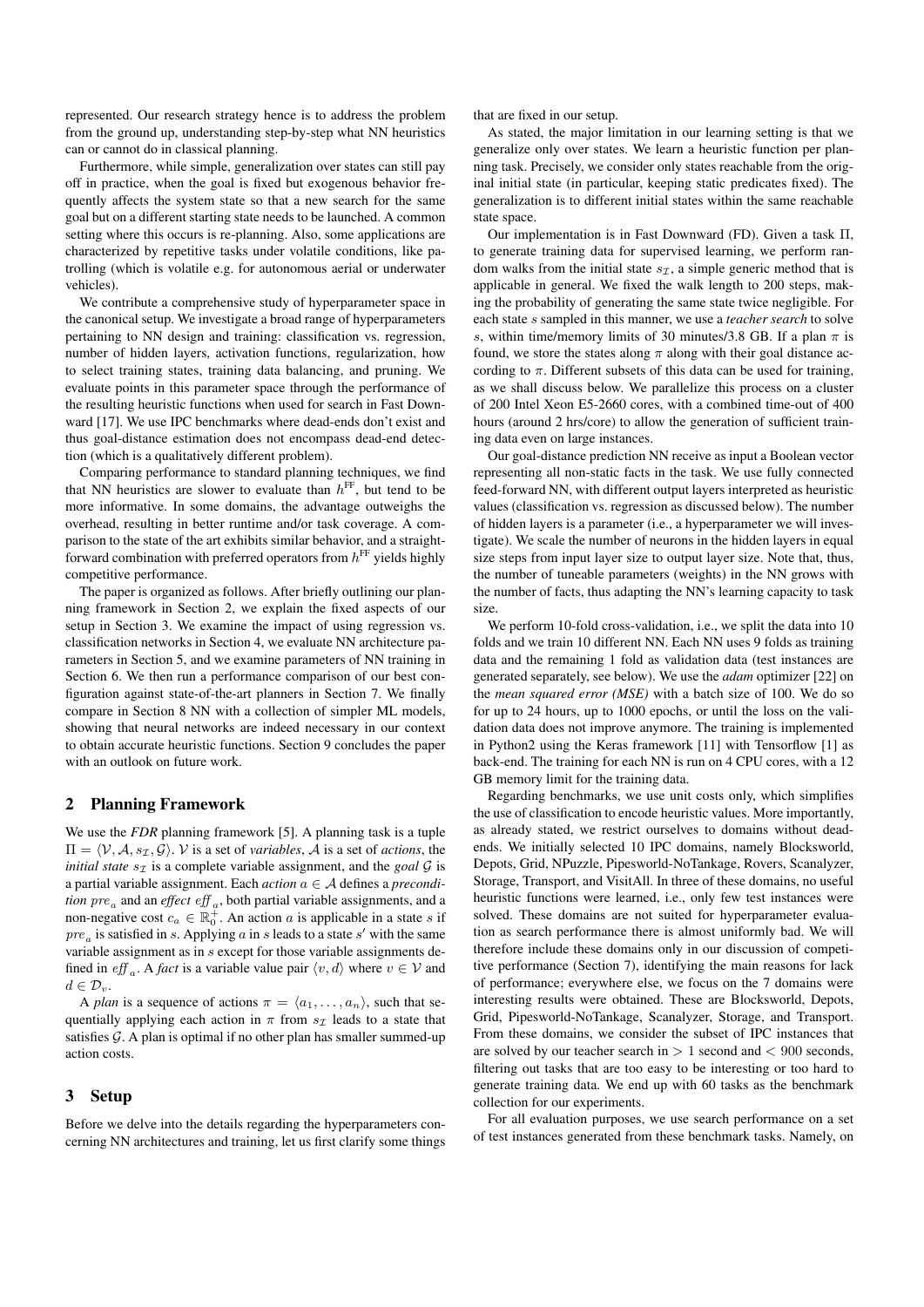each benchmark task we performed random walks from  $s<sub>\mathcal{I}</sub>$  to obtain 200 states (fresh states, i.e., in the rare case that a state had already been generated in training, it was not used). These 200 states are used as the initial states in 200 test instances per benchmark. In our evaluations, each heuristic trained in one of the 10 cross-validation folds is used to solve 20 distinct instances out of these 200. We use greedy best-first search, a canonical search algorithm given that admissibility cannot be guaranteed. The time/memory limits for solving each test instance are 30 minutes/3.8 GB.

All benchmarks and test instances, as well as our source code, can be accessed at https://doi.org/10.5281/zenodo. 3671553.

The remainder of this paper evaluates hyperparameters in our framework, and the overall competitive performance of the resulting learned heuristic functions. As default settings, if not otherwise specified, the teacher search is greedy best-first search with  $h^{\text{FF}}$  [20]; for training we randomly select one state from each plan generated by that search; the NN have 3 hidden layers with sigmoid activation functions; and we do not use any regularization.

| Domain     | #samples | teacher values | #parameters |
|------------|----------|----------------|-------------|
| blocks     | 504K     | 145/327        | 570K        |
| depots     | 98K      | 46/414         | 722K        |
| grid       | 123K     | 72/112         | 3M          |
| pipes-nt   | 87K      | 91/411         | 1.4M        |
| scanalyzer | 43K      | 19/100         | 225K        |
| storage    | 10K      | 107/133        | 662K        |
| transport  | 152K     | 56/130         | 940K        |

Figure 1. Statistics about the training setup: Median number of training samples; smallest and largest maximal teacher value over all tasks in a domain; and median number of tuneable parameters in the default network architecture.

Figure 1 shows some statistics elucidating key aspects of our setup. First, "#samples" highlights the amount of training data (using a single state per plan, as discussed in detail below). The number of training states ranged from 3K to 500K, and was less than 20K only on three tasks. Second, we assess the range of heuristic values to be predicted, which is relevant for the output size of classification NN (see below). We see that the maximum heuristic value is often moderate, but can sometimes be large. Third, column "#parameters" shows the number of tuneable parameters in our NN, which varies between 200K and 3000K. Grid has by far the largest number of parameters, due to its large input size where every key object and the robot can be moved to each tile on the grid.

## 4 Classification vs. Regression

The way the network output is modeled has a huge impact on its performance: should we use *regression* or *classification*? Regression is the most obvious choice as heuristics values are numbers. On the other hand, often classification networks perform unexpectedly well.

We explore three kinds of output models, one using regression and two different ones using classification. The regression networks have a single output neuron, whose output can directly be used as the heuristic estimate. That neuron uses a *rectified linear unit (ReLU)* activation function, which takes the maximum of the input and 0 so that non-negative heuristic estimates are returned. In each of the two classification models, there are  $n + 1$  output units where n is the largest teacher value during training (cf. Figure 1). The difference between

the two lies in how these outputs are interpreted. First, in the *one-hot* encoding, the heuristic value  $h$  is represented during training by setting output number  $h$  to 1 and all others to 0. Hence the *i*-th class in the classification represents that the heuristic value is  $i$ . The output layer uses a softmax activation function to obtain a probability distribution over the classes. The heuristic estimate is the class with the highest probability. Second, in the *unary* encoding [10], heuristic value h is represented during training by setting all outputs  $\leq h$  to 1 and those  $> h$  to 0. In other words, here the *i*-th class represents that the heuristic value is  $\geq i$ . The output layer uses a *sigmoid* activation function, mapping into the open interval  $(0, 1)$ . To interpret this output as a heuristic function, neuron outputs  $> 0.01$  are treated as 1, others as 0. The heuristic estimate is the highest index  $i$  so that all outputs  $\leq i$  are set to 1. For example, the output vector 1101 is interpreted as  $h = 1$ . (The threshold 0.01 consistently performed better than higher or lower thresholds in preliminary experiments, so we fixed it to that value.)

|             | cls <sub>OH</sub> | $cls_{U}$ | reg  |
|-------------|-------------------|-----------|------|
| blocksworld | 93.4              | 97.2      | 65.3 |
| depots      | 87.7              | 76.2      | 77.3 |
| grid        | 44.8              | 93.2      | 71.0 |
| pipes-nt    | 84.3              | 89.6      | 82.0 |
| scanalyzer  | 96.2              | 94.6      | 80.3 |
| storage     | 14.5              | 95.5      | 98.5 |
| transport   | 92.2              | 99.1      | 88.9 |
| Average     | 73.3              | 92.2      | 80.5 |

Figure 2. Coverage (% of test instances) of classification with one-hot encoding (cls<sub>OH</sub>) vs. classification with unary encoding (cls<sub>U</sub>) vs. regression (reg). All networks have 3 hidden layers.

Figure 2 shows coverage data when using the resulting heuristic functions in FD. Regression networks ("reg" column) are inferior to classification ("cls<sub>OH</sub>" and "cls<sub>U</sub>" columns) except in Storage where they yield a small advantage over classification with the unary encoding ("cls $_{U}$ "). Comparing the classification networks to each other, there is some per-domain variance, but generally the unary encoding is more robust and yields clearly superior performance overall. These observations motivate the use of classification with a unary encoding, and we shall henceforth stick to that setting.

#### 5 Hidden Layers, Activation, Regularization

We now shed light on NN architecture hyperparameters, specifically the number of hidden layers, the activation functions used in the hidden layers, and regularization methods. Figure 3 shows all the data. We discuss this for each hyperparameter in turn.

Regarding the number of hidden layers, the leftmost part of Figure 3 shows that networks with 1 and 3 hidden layers perform best. Using 5 layers still performs well, while 0 hidden layers result in much worse performance. In preliminary experiments, networks with more than 5 hidden layers solved hardly any test instances. To shed some light on these differences, the next part of the figure shows search space size data for NN with 1, 3, and 5 hidden layers. We can see that overall the NN heuristics get more informed for more hidden layers. The downside of using more hidden layers is increased NN evaluation time, i.e., slower heuristic functions. The median number of states expanded per second for 1, 3, and 5 hidden layers is 1010,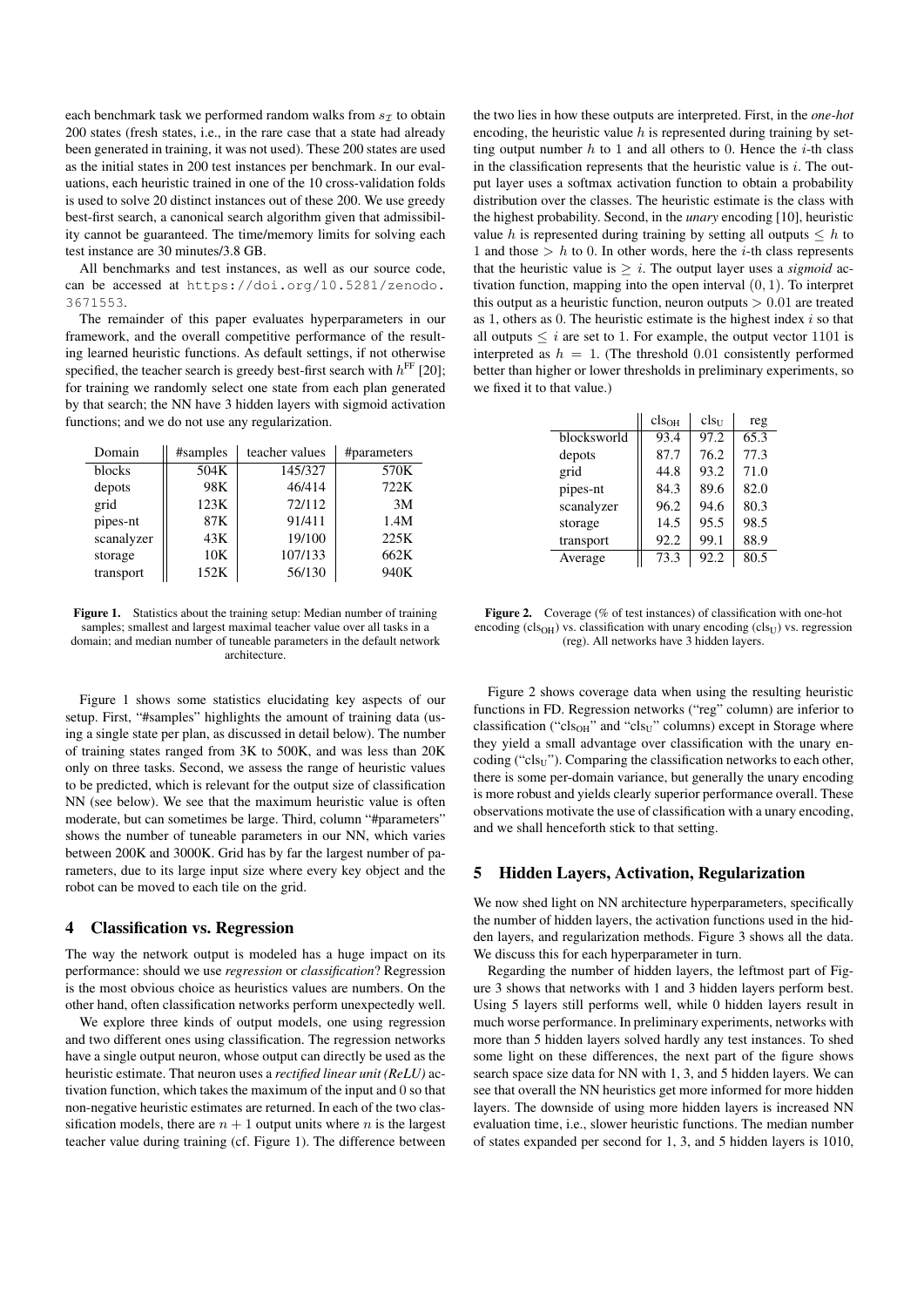|            |                | coverage |                |      | median #expansions |            |              | coverage                             |      |      |     |      |      |  |  |
|------------|----------------|----------|----------------|------|--------------------|------------|--------------|--------------------------------------|------|------|-----|------|------|--|--|
|            | #hidden layers |          | #hidden layers |      |                    | activation | dropout rate | L <sub>2</sub> regularization weight |      |      |     |      |      |  |  |
|            |                |          |                |      |                    |            |              | ReLU                                 | 0.2  | 0.4  | 0.1 |      | 10   |  |  |
| blocks     | 30.7           | 100.0    | 97.2           | 83.3 | 585                | 899        | 2122         | 100.0                                | 95.7 | 90.9 | 0.0 | 0.0  | 0.0  |  |  |
| depots     | 70.7           | 80.6     | 76.2           | 75.9 | 499                | 182        | 129          | 77.6                                 | 81.2 | 77.8 | 0.2 | 0.2  | 0.2  |  |  |
| grid       | 41.8           | 94.0     | 93.2           | 47.8 | 14K                | 373        | 2761         | 78.2                                 | 77.0 | 72.2 | 0.0 | 0.0  | 0.0  |  |  |
| pipes-nt   | 70.9           | 88.9     | 89.6           | 74.8 | 818                | 697        | 699          | 84.2                                 | 89.3 | 90.1 | 7.2 | 7.2  | 7.4  |  |  |
| scanalyzer | 49.0           | 88.2     | 94.6           | 83.2 | 360                | 173        | 160          | 96.5                                 | 81.8 | 73.8 | 5.4 | 15.4 | 15.4 |  |  |
| storage    | 100.0          | 100.0    | 95.5           | 55.0 | 7155               | 1917       | 25K          | 99.5                                 | 56.0 | 31.5 | 0.0 | 0.0  | 0.0  |  |  |
| transport  | 58.3           | 98.3     | 99.1           | 99.7 | 47K                | 2910       | 719          | 89.6                                 | 99.9 | 99.9 | 0.0 | 0.0  | 0.0  |  |  |
| Average    | 60.2           | 92.9     | 92.2           | 74.3 |                    |            |              | 89.4                                 | 83.0 | 76.6 | 3.3 | 3.3  | 3.3  |  |  |

Figure 3. Coverage (%) for different number of hidden layers, activation functions, dropout rates, and L2 regularization weights. Median #expansions computed over commonly solved tasks. (Recall that the default configuration has 3 hidden layers, uses a sigmoid activation function and no regularization technique; its coverage data is given here in column "3" of the leftmost part.)

365, 159 respectively. Overall, 3 hidden layers provide the most robust trade-off between informedness and speed, so we fix this as default value.

Regarding the activation functions, up to now all neurons in the hidden layers use the sigmoid activation function. A popular alternative to use the aforementioned ReLU function instead. As Figure 3 shows, however, this performs worse than sigmoid activation here.

Regularization methods are a means to avoid overfitting. We experiment with two such methods here, (1) *dropout* and (2) *L2 regularization*. Regarding (1), in dropout every hidden neuron is assigned a dropout probability. During training, nodes are omitted from the network evaluation with their dropout probability, making the network less reliant on just a few nodes. Regarding (2), L2 regularization adds the L2 norm of the network parameters to the loss during training, to punish large network parameters. Thus only performance-critical weights will remain large, creating a bias to "simpler" models. The strength of this bias is adjusted by a weight for the L2 norm. As the results in Figure 3 show, unfortunately neither of the two methods tends to be useful in our context (with the single mild exception of Depots where performance improves slightly with dropout).

#### 6 Training

Next, we examine different ways to use the available data for training. In the first part, we experiment with different strategies to *select* samples from the generated data to be used during training. In the second part, we evaluate *weighting* the samples to counter-act unbalanced distributions of heuristic values in the training data; we discuss this alongside with *pruning* which avoids training data duplication.

During data generation we store for every solved task all states  $s_i$  along the plan found with their cost  $c_i$  to the goal  $\langle (s_1, c_1), (s_2, c_2), \ldots, (s_n, 0) \rangle$ . A straightforward choice is to train on all available state-cost pairs. We call this sample selection strategy *entire-plan*. This approach provides the largest possible number of training states. A potential issue though is that these states are often highly correlated, with small changes from one state to the next (e.g. the position of a single block in Blocksworld). Furthermore, as the space of states close to the goal is typically small, those states tend to be frequently visited so that the training data set is highly repetitive in that region (such states are often visited thousands to hundreds of thousands of times). An alternative that addresses both issues is to select a single randomly chosen pair  $(s_i, c_i)$  per plan; we call this the *random-state* selection strategy. The training states thus selected tend to be less close than in entire-plan, and they tend to contain less repetitions. The disadvantage of course lies in the amount of training data – given the same set of teacher plans, the number of training states is reduced by a factor of 10 to 138 in our benchmarks.

For both entire-plan and random-state, small teacher values will frequently occur in the data. This might be an issue as, for the effectiveness of heuristic search, what matters most are the states far from the goal – the heuristic function should yield crucial guidance there, while close to the goal usually search can easily find the solution anyhow. Motivated by this intuition, we experimented with a third strategy, aimed at emphasizing states with large goal distance during training: we selected only the initial state  $(s_1, c_1)$  of each plan. We call this the *init-state* selection strategy. This changes the teacher value distribution dramatically, with most of the weight near the maximum teacher value.

The three leftmost columns in Figure 4 (top) show the performance of the three sample selection strategies, each trained on the same number of training states. As the data shows, random-state is consistently better then entire-plan, clearly showing an advantage of training on uncorrelated states. The performance of init-state is mostly bad. A closer look at the data reveals that coverage tends to be higher on tasks where the training data contains small heuristic values, indicating that our hypothesis motivating this variant – a supposed advantage of emphasizing states far from the goal in the training data – is wrong.

The observed advantage of random-state over entire-plan should be weighed against the larger effort for data generation, resulting from the selection of only a single state per generated plan. The "random-state[#plans]" column in Figure 4 (top) shows performance for random-state when using the same number of *training plans* as entire-plan, i.e., to select a single training state from each training plan used by entire-plan. As we can see, the much reduced training data is insufficient to achieve top performance, so entire-plan is in the advantage when the computational resources for training data generation are limited. That said, performance remains at top level in Depots, Grid and Transport. So, for some domains, less training effort is needed. We will discuss this point in more detail in Section 7.

Next, we evaluate the impact of *weighting* and *pruning* samples in the training data. The motivation for weighting is the imbalanced nature of the sample sets produced by the three sample selection strategies. In all three strategies, some heuristic values may be underrepresented (in particular very high or very small ones), which might not match the data distribution during search. Weighting is a standard method to address this kind of phenomenon. During training, one multiplies the loss with a weight factor chosen individually per data point, in our case per heuristic value. The weight factor for heuristic value h is  $1/N_h$  where  $N_h$  is the number of sample states with that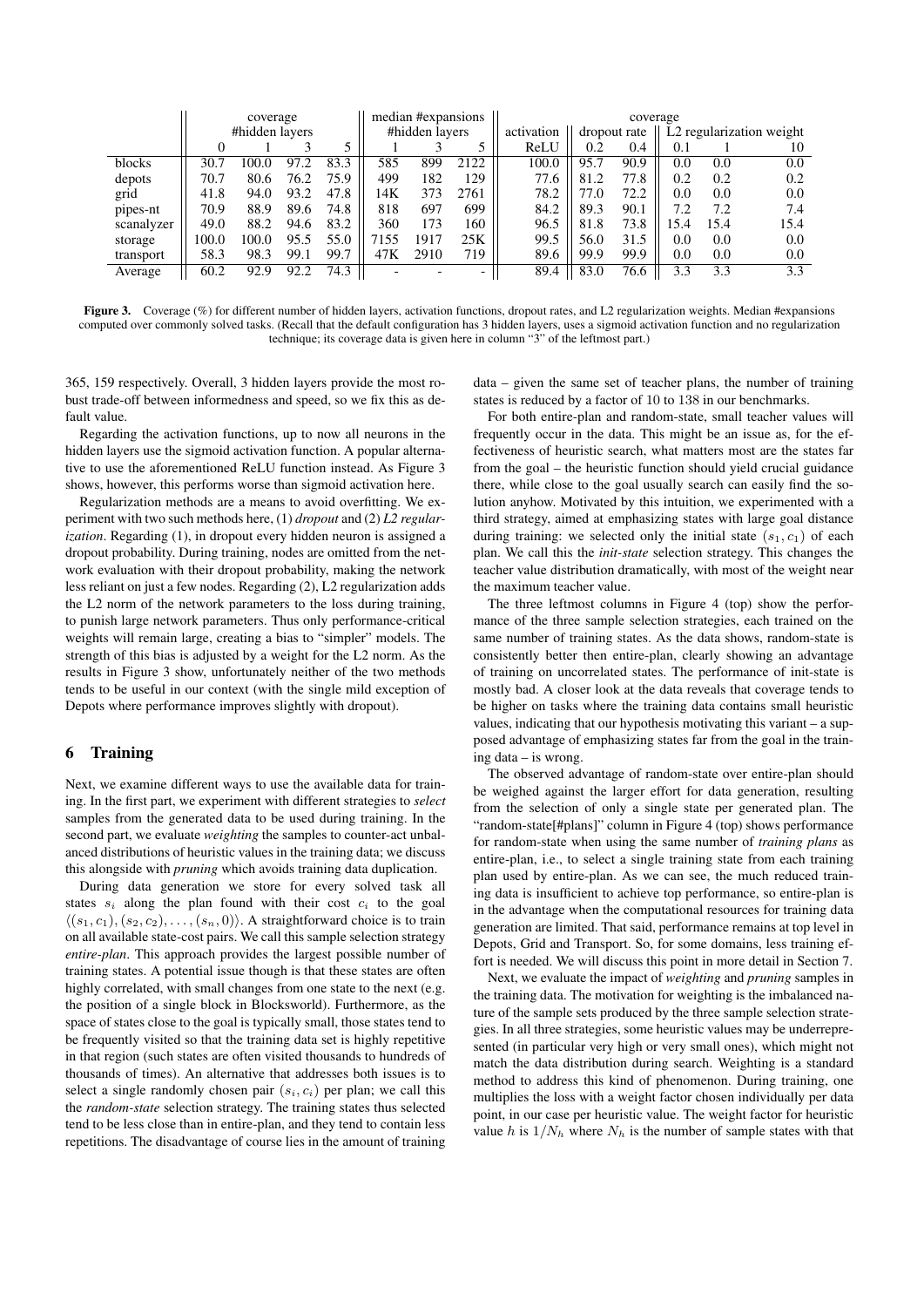

Figure 4. Top: Coverage (%) for different configurations of training. Left part: sample selection strategies on same amount of training states, init-state (selecting the initial state of every teacher-generated plan) vs. random-state (selecting a single random state per plan) vs. entire-plan (selecting all states along every plan). Middle Part: random-state restricted to the same number of plans as entire-plan. Right part: combinations of enabling (+)/disabling (-) pruning and weighting. Bottom: Exemplary learning curves, for one example task per domain. Loss on validation data plotted over the number of training epochs.

value, to the effect that every heuristic value has the same training impact.

Pruning includes each sample state only once in the training data. The motivation is that states may appear multiple times, especially for the entire-plan strategy where states close to the goal may occur very often. The network might memorize those states, affecting generalization.

Because the phenomena addressed by weighting and pruning are correlated, we evaluate all combinations of the two methods. The data is shown in the rightmost part of Figure 4 (top). The impact of the two methods varies greatly per domain, but overall they are clearly detrimental so our default is to switch them off.

To illustrate the learning process, Figure 4 (bottom) shows exemplary learning curves, i.e., error on validation data plotted over training epochs. We see that, in all domains, the neural networks achieve low error after few training iterations; afterwards, they tend to start overfitting. For most training runs, the best model (smallest validation loss) is found in less than 100 epochs. The training is stopped after at most 1000 epochs, 24 hours, or when the validation loss stops improving. Upon termination, we store the best model found.

## 7 Competitive Performance

We now evaluate our best configuration (i.e., the default setting) from the point of view of competitive performance. First, we compare to state-of-the-art (non-learning) planning systems. Then we examine the impact of using less training data, i.e., reducing the training overhead relative to non-learning systems. Finally, we reconsider the three domains where no competitive heuristic functions were learned, and highlights the reason for this lack of performance.

# Comparison to Standard Planners

We are primarily interested in the comparison to the teacher search: *Can the NN we learn outperform the teacher?* As the teacher uses the  $h^{\text{FF}}$  heuristic, this is also a comparison to the most wide-spread standard technique. The answer to the question turns out to be "yes", though with weaknesses regarding heuristic evaluation speed.

Another question of interest of course is: *How do the NN heuristic functions we learn compare to the state of the art?* We address this by comparing to LAMA [27] and Mercury [14]. The answer turns out to be more negative for NN heuristic functions on their own, but a straightforward combination with  $h^{\text{FF}}$  preferred operators yields a planner competitive with the state of the art.

Figure 5 (top) shows the data. Consider first the comparison to the teacher search, GBFS with  $h^{\text{FF}}$ . In terms of overall coverage, our approach is comparable, winning in Pipesworld-NoTankage while losing in Depots, with small losses in the other domains. In terms of expansions, we do substantially better in 6 out of 7 domains, but that advantage is sometimes outweighed by the disadvantage in evaluation speed. In Depots, Pipesworld-NoTankage, and Scanalyzer we get better median runtime (the picture for arithmetic mean runtime is qualitatively similar).

Figure 5 (bottom) sheds more light on this with a per-instance view on runtime. Blocksworld, Storage and Transport favor  $h<sup>FF</sup>$ , Depots and Scanalyzer favor NN heuristics. Pipesworld-NoTankage and Grid are extremely mixed (recall here though the much higher coverage of NN heuristics in Pipesworld-NoTankage). Certainly, competitive NN heuristics of strengths complementary to  $h<sup>FF</sup>$  can be learned.

Note that other works using NN for search guidance [30, 31, 2] employ much more powerful resources for NN evaluation than a single CPU core. We use the latter here for the sake of fair comparison. But that neglects the parallelizability of NN evaluation, in particular the possible use of GPUs. As an initial exploration, we ran preliminary experiments using multiple cores. With 2 cores we get a speed-up of about 50%, with 4 cores of another 20%. It remains a question for future work to explore this direction systematically (see Section 9).

The comparison to LAMA and Mercury is more negative, though NN heuristics are still competitive in some regards. More importantly however, the advantages of LAMA and Mercury are mostly due to their optimizations beyond heuristic functions, in particular the use of preferred operators (and, for Mercury, of a short-cut technique recognizing relaxed plans that work in reality). The rightmost part of Figure 5 (top) adds preferred operators (generated by  $h^{\text{FF}}$ ) to our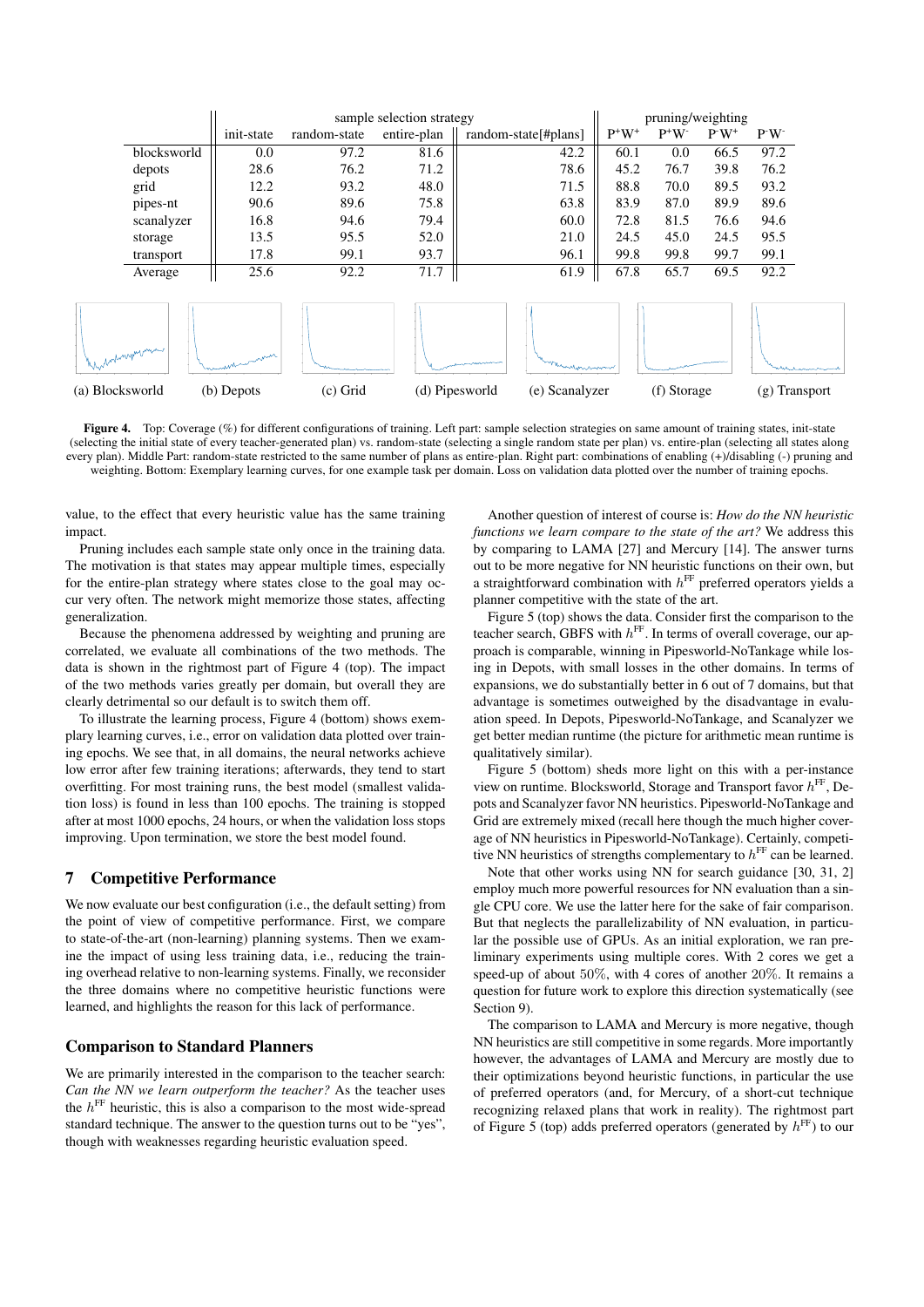|                                 | coverage in $%$   |     |     | median #expansions  |            |                  | $\parallel$ median #exp. per second $\parallel$ |                                                                                                         |           |      | median runtime |                           |               |          | $NN$ -PO $h^{\rm FF}$ |      |              |              |         |
|---------------------------------|-------------------|-----|-----|---------------------|------------|------------------|-------------------------------------------------|---------------------------------------------------------------------------------------------------------|-----------|------|----------------|---------------------------|---------------|----------|-----------------------|------|--------------|--------------|---------|
|                                 |                   |     |     | $NN$ $hFF$ LAM Merc | NN.        |                  |                                                 | $h^{\text{FF}}$ LAM Merc NN $h^{\text{FF}}$ LAM Merc NN $h^{\text{FF}}$ LAM Merc $\alpha$ cov #exp time |           |      |                |                           |               |          |                       |      |              |              |         |
| $blocks$ blocksworld $  97.2  $ |                   | 100 | 100 |                     |            | 100   1381 12665 | 465                                             |                                                                                                         |           |      |                | 516 857 14536 19593 14875 | 1.7           | 0.8      | 0.1                   |      | $0.8$   98.8 |              | 442 0.9 |
| depots                          | 76.2 92.1         |     | 100 | $99.2$              |            | 182 47731        | 8734                                            | 8746   530                                                                                              |           |      |                | 1490 4792 3749            |               | 0.4 17.9 |                       | 3.4  | 91           |              | 65 0.3  |
| grid                            | 93.293.2          |     | 100 | 100 <sup>1</sup>    |            | 493 2439         | 150                                             |                                                                                                         | 183   125 | 1810 | 4525           | 1739                      | 4.1           |          | 0.2                   | 4.9  | 94           |              | 493 3.2 |
| pipes-nt                        | 189.6 63.6        |     |     | 98.7 92.5           | 354        | 832              | 1676                                            |                                                                                                         | 138   295 | 752  | 3563           | 1640                      | 1.2           | 1.5      | $0.6^{\circ}$         |      | $2.7$   97.9 |              | 103 0.8 |
| scanalyzer                      | 94.697.8          |     | 100 | 100 <sup>1</sup>    | 269        | 482              | 208                                             |                                                                                                         | 217   183 | 38   | 1403           | 7251                      | $1.4^{\circ}$ | 5.7      | 0.7                   | 8.31 | 198.2        |              | 97 1.1  |
| storage                         | $ 95.5 \t94.5 \t$ |     | 96  |                     | 97   4208  |                  |                                                 | 2089 24712 16055                                                                                        | 51        |      | 722 7309       | 5283 83.9                 |               |          | 3.4                   | 4.5  |              | 98 4145 39.5 |         |
| transport                       | 199.1             | 100 | 100 |                     | 100   3002 | 4586             | 192                                             |                                                                                                         | 1458      | 799  | 3415           | $\Omega$                  | 8             | 6.3      | 0.2                   | 2.8  | 100          | 122          | -1.1    |
| Average                         | 192.291.6         |     |     |                     |            |                  |                                                 | 99.2 98.4    1413 10118 5162 3693    357                                                                |           | 2940 | 6616           | 4116   14.4               |               | 5.2      | 0.9                   |      | $3.9$   96.8 | 781          | - 6.7   |



**Figure 5.** Top: Competitive performance. NN is our best NN heuristic configuration.  $h^{\text{FF}}$  is the teacher search (GBFS with  $h^{\text{FF}}$ , not using preferred operators). LAMA (LAM) and Mercury (Merc) included as a representation of the state of the art. NN-PO $h^{\text{FF}}$  is FD's dual-queue GBFS with the preferred operators generated by  $h<sup>FF</sup>$  (with columns showing coverage, median #expansions, median runtime). Medians are calculated over the the commonly solved tasks. Bottom: Per-instance runtime, best NN heuristic configuration (x-axis) vs. GBFS with  $h<sup>FF</sup>$  (y-axis); both axes log-scaled.

planner in the most straightforward fashion. In effect, the coverage gap almost closes; we tend to do significantly better in terms of expansions; and we outperform Mercury in runtime.

# Training with Less Data

Any advantages vs. purely model-based techniques must be weighed against the training overhead incurred by NN heuristics. That overhead pays off, in our current setting, if many different initial states within the same state space will be encountered online. As we argued before, this is realistic in certain situations, e.g. if exogenous behavior may unpredictably change the system state. In such a scenario, an offline training overhead will eventually be amortized by a performance advantage on online initial states.

|                                   |     |  | coverage in $%$              | median #expansions |                                                  |    |                 |        |  |  |
|-----------------------------------|-----|--|------------------------------|--------------------|--------------------------------------------------|----|-----------------|--------|--|--|
|                                   | 100 |  | 75 50 25 2.5                 | 100                | 75                                               | 50 | 25              | 2.5    |  |  |
| blocks   97.2 96.2 94.2 87.8 45.3 |     |  |                              | 409                |                                                  |    | 265 230 364 93K |        |  |  |
| depots   76.2 89.3 90.6 90.8 82.8 |     |  |                              | 181                | 78                                               | 94 | 150             | 883    |  |  |
| grid                              |     |  | 93.264.270.870.872.5         |                    | 367 1005 1266 1302 1948                          |    |                 |        |  |  |
| pipes   89.6 95.4 93.6 93.1 78.4  |     |  |                              |                    | 462 121                                          |    | 136 215 3501    |        |  |  |
| scan                              |     |  | 94.695.193.282.957.4         | - 86               | 50                                               |    | 45 45 208       |        |  |  |
| storage   95.5 18.5 59.5 32.5 1   |     |  |                              |                    | 626 222K 37K 228K -                              |    |                 |        |  |  |
| trans                             |     |  |                              |                    | 99.1 99.8 99.0 97.7 94.4    2686 146 165 248 910 |    |                 |        |  |  |
| Avrg                              |     |  | $  92.2$ 79.8 85.8 79.4 61.7 |                    | 688 32K 6K 33K                                   |    |                 | $\sim$ |  |  |

Figure 6. Performance of NN heuristics trained on only a fraction (100%, 75%, 50%, 25%, 2.5%,) of the available data; 100% included for comparison.

That said, it is of course a relevant question how much training effort is required to obtain good results: *How much data do we need?* Figure 6 shows performance when training our NN with less data. As we can see, performance is relatively robust in this parameter. In Transport, even 2.5% of the generated data suffice to obtain the

same performance. The training overhead is dominated by the effort taken to generate the data (the actual learning process is around two orders of magnitude faster). So the above training-data fractions translate directly into fractions of the 400 hours allocated in our setup to training-data generation (cf. Section 3). To generate the 2.5% data sufficient for Transport, only 10 hours instead of 400 hours are required. To benefit from these observations, training data should be generated on demand per domain, stopping based on the development of either MSE or search performance.

## Results on the 3 Unsuccessful Domains

Figure 7 shows performance data on the three dead-end free domains where no competitive heuristic functions were learned: NPuzzle, Rovers, VisitAll. As is immediately apparent from the data, not only have we the disadvantage of slow heuristic evaluation, but also informativity is mostly bad. In Rovers we have the compounded problem of search space size and per-node effort.

|                   |          | $NN$ $\bar{h}$ <sup>FF</sup> |                              | $NN$ $h^{\text{FF}}$ NN |    | coverage    #expansions    #exp. per sec.   <br>$h$ FF | runtime<br>NN $h^{\text{FF}}$ |  |
|-------------------|----------|------------------------------|------------------------------|-------------------------|----|--------------------------------------------------------|-------------------------------|--|
| npuzzle           |          | $0.0$ 97.3                   |                              |                         |    |                                                        |                               |  |
| rovers            | 53.073.9 |                              | 3543 1165                    |                         | 43 | 1800                                                   | 82.8 0.5                      |  |
| visitall          |          |                              | 0.2 94.1    1065K 93K    893 |                         |    |                                                        | 35354   1251.5 2.6            |  |
| Average 17.7 88.4 |          |                              |                              |                         |    |                                                        |                               |  |

**Figure 7.** Performance comparison to GBFS with  $h<sup>FF</sup>$  on the three dead-end free IPC domains where no competitive heuristic functions were learned. All parts except coverage show median values over commonly solved tasks.

In NPuzzle and VisitAll, the NN heuristics are extremely badly informed. An explanation for this is the extremely bad quality of the teacher plans (returned by GBFS with  $h^{\text{FF}}$ ) in these domains, producing training states with excessively overestimated values. For exam-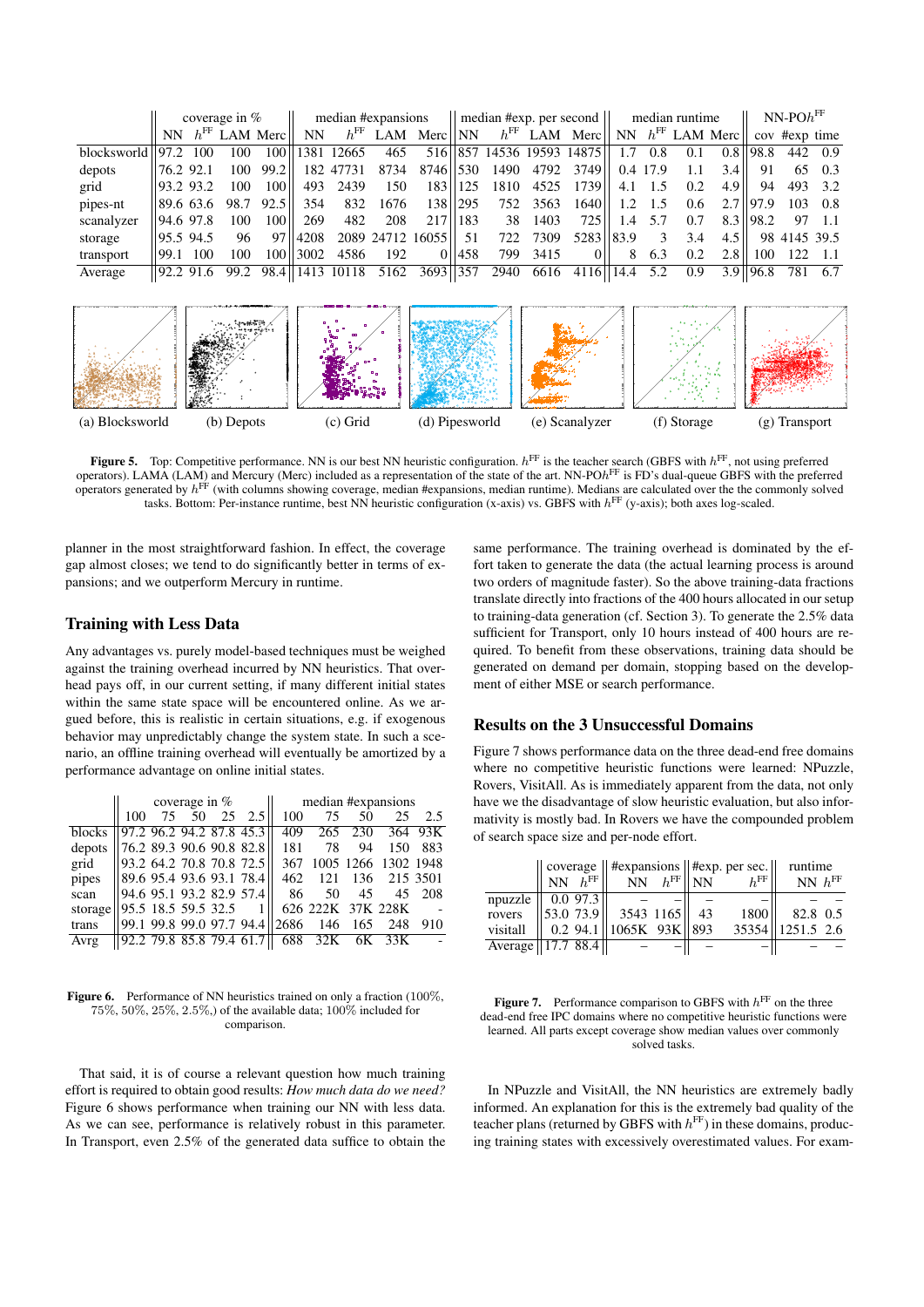|             |                          |                          |                          | $Reg$ LR RF $SVR_{10}$ $SVR_{100}$ |                          |             |                          |                          |                          | Reg LR RF $SVR_{10}$ $SVR_{100}$ |                          |
|-------------|--------------------------|--------------------------|--------------------------|------------------------------------|--------------------------|-------------|--------------------------|--------------------------|--------------------------|----------------------------------|--------------------------|
| Reg         | $\overline{\phantom{a}}$ | 53                       | 44                       | 51                                 | 42                       | Reg         | $\overline{\phantom{a}}$ | 18                       | 18                       | 18                               |                          |
| LR          |                          | $\overline{\phantom{a}}$ |                          | 21                                 |                          | LR          |                          | $\overline{\phantom{0}}$ |                          |                                  |                          |
| RF          | 14                       | 45                       | $\overline{\phantom{a}}$ | 45                                 | 38                       | RF          |                          | 12                       | $\overline{\phantom{a}}$ |                                  |                          |
| $SVR_{10}$  |                          | 37                       | 13                       | $\overline{\phantom{a}}$           |                          | $SVR_{10}$  |                          |                          |                          |                                  |                          |
| $SVR_{100}$ | 16                       | 47                       | 20                       | -58                                | $\overline{\phantom{a}}$ | $SVR_{100}$ | 12                       |                          | 16                       | 20                               | $\overline{\phantom{0}}$ |

Figure 8. Pairwise comparison of ML techniques. A figure entry row X column Y shows in how many task technique X obtains a better MSE than technique Y. Left part: comparison for the domains Blocksworld, Depots, Grid, Pipesworld-NoTankage, Scanalyzer, Storage, and Transport where useful heuristic functions are learned. Right part: comparison for NPuzzle, Rovers, and VisitAll where that is not the case. Data shown for regression networks (Reg), linear regressors (LR), random forest regressors (RF), and support vector regressors (SVR) with a C value of 10, or 100 and a radial basis function as kernel. Classification networks are not included here as the error they are trained on is incomparable (see text).

ple, in NPuzzle, some training states have teacher values of 2500 and more. This problem may be alleviated by using a different teacher, e.g. LAMA, a bounded suboptimal planner, or an optimal planner. Indeed, in preliminary experiments with weighted A<sup>∗</sup> as the teacher, coverage in one of the NPuzzle benchmark tasks increases from 0% to 40%. One should note that although an (bounded sub-)optimal teacher might lead to a NN with better heuristic estimates, it does not provide guarantees on the learned heuristic.

## 8 Comparison to Simpler ML Methods

We have seen that NN can learn useful heuristic functions. However, NN are large and complex structures that are expensive to train. The question arises whether that complexity is needed. Hence we now compare our NN heuristic function to simpler ML methods: linear regression, random forests [7], and support vector regression [15]. We train each technique once on each benchmark task. As support vector regression (using the *radial basis function* as kernel) is not effective in training data size (training time scales cubically in the number of samples), we use a relatively small fragment of our data. Specifically, we use 35,000 sample states as training data, and another 5,000 as test data. For NN, we use 5,000 of the 35,000 training data as validation data instead. With this data, the network training times are between the training times of support vector regression, with a C parameter of 10 and  $100<sup>4</sup>$ 

We perform a pairwise comparison of techniques, counting for each comparison X vs. Y on how many tasks X obtains a smaller MSE on the test data than Y. Classification techniques are not included here as their error is incomparable to that of all the other techniques, where a single output represents the heuristic value. To see this, say that a training state  $s_i$  has cost  $c_i = 100$  but has learned heuristic value 1. For all methods here except classification, the MSE results from the difference  $100 - 1$ . For both types of classification, however, one wrongly set output (0 instead of 1 or vice versa) suffice to obtain the wrong heuristic value.

Figure 8 shows the data. We see that regression NN are superior to all other techniques. For those 7 domains where competitive heuristics were learned (left-hand side of the figure), even the best competitor, SVRs with a C parameter of 100, is better on only a small fraction of our benchmark tasks. For the other 3 domains (right-hand side), the SVRs with a  $C$  parameter of 100 are only slightly better.

One may wonder whether the simpler ML techniques could compensate their worse informativity through increased evaluation speed, i.e., faster heuristic functions. However that is not so: except for linear regression, evaluation is at least one order of magnitude slower

than our regression NN. Altogether, these results indicate that the complexity of NN is needed here to obtain good results.

# 9 Conclusion and Outlook

We propose to address NN heuristic function learning for classical planning from the ground up, and we have explored the simplest possible setup here. We have identified the behavior of relevant hyperparameters, and we have shown that, on a collection of domains, the state of the art can be reached and can be outperformed in terms of heuristic informedness and runtime.

This is merely a first step on the long road towards NN heuristic function learning in classical planning, but we believe it provides a solid starting point for further investigations.

One issue for future work is to reduce the training effort and enable learning on tasks infeasible for the teacher, for example by learning in iteratively growing distances backwards from the goal as done in some previous works [3, 4, 2]. Another issue is improving heuristic evaluation speed. One possibility could be to evaluate states in batches as done by Agostinelli et al. [2], leveraging ways to evaluate a NN on multiple inputs in parallel across multiple processors or even GPUs. An interesting avenue is to replace our output layers with action-choice classification, and use the resulting NN as search guidance in the style of preferred operators.

Ambitious and explorative tasks for future research remain in NN architecture design. To reduce NN size and, therewith, improve heuristic evaluation speed, an idea is to learn auto-encoders of states at the NN front end, transforming the state representation into a more compact learned representation. To facilitate learning in deeper NN, so-called residual blocks [16] might be useful, where the output of layer X provides additional input to layer X+2. This technique originates in image recognition, but is of a generic nature and was exploited also by the aforementioned work on Rubik's Cube [2].

The grand challenge, of course, is stronger generalization, up to entire domains which, given the generality of the "domain" concept, constitutes a veritable "General AI" challenge. We believe this should be approached step by step.

Generalizing over goals is straightforward in principle, simply by making them an additional input. However, in full generality this will massively increase the amount of training data required. So it makes sense to distinguish different levels of goal generalization, like a fixed number of possible goals, a fixed number of goal variables whose value may change, or a bound on variance in the distribution of goals.

The next step could be generalization over static predicates, e.g. road-map graphs, while keeping the object universe fixed. Observe that this in itself is a major challenge as it would encompass, and vastly surpass, the special case of navigation on arbitrary fixed-size

 $\overline{4}$  The C parameter penalizes misclassification of individual samples. High values misclassify fewer training samples, but shrink the margin between the hyperplane which shall separate the classes and the training samples.